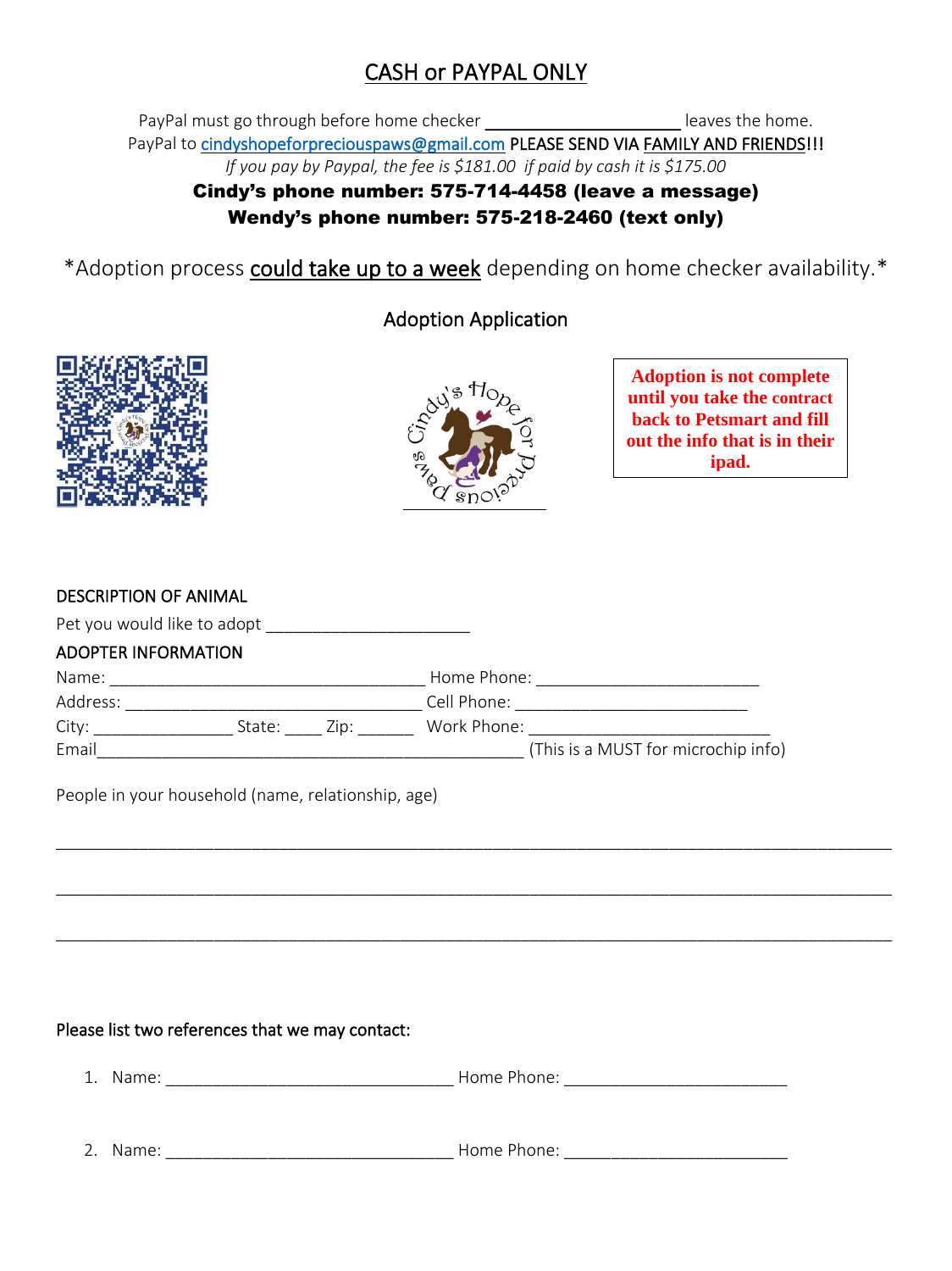| Do you OWN or RENT your home? |  |  |
|-------------------------------|--|--|
|                               |  |  |

### If you rent, or live in a trailer court, please provide the following information:

| Veterinarian used:                                                                                                                                                                                       |  |  |
|----------------------------------------------------------------------------------------------------------------------------------------------------------------------------------------------------------|--|--|
|                                                                                                                                                                                                          |  |  |
| 7 <sup>th</sup> or Muleshoe Vet Clinic.)                                                                                                                                                                 |  |  |
| Please list all current pets in the household and how long you had them. Clovis and Portales pet limit is 4 pets.<br>We can't adopt to you unless you have fewer than 4 pets per this law.               |  |  |
| ,我们的人们就会在这里的人们,我们也不会在这里的人们,我们也不会在这里的人们,我们也不会在这里的人们,我们也不会在这里的人们,我们也不会在这里的人们,我们也不会<br><u> 1989 - Johann John Harry Harry Harry Harry Harry Harry Harry Harry Harry Harry Harry Harry Harry Harry Harry</u> |  |  |
| What care do your pets receive when you are away from home and cannot take your pets with you?                                                                                                           |  |  |
|                                                                                                                                                                                                          |  |  |
| Have you considered the cost and can you afford owning this animal? ____________                                                                                                                         |  |  |
| Are you military? Yes / No                                                                                                                                                                               |  |  |
|                                                                                                                                                                                                          |  |  |
|                                                                                                                                                                                                          |  |  |
|                                                                                                                                                                                                          |  |  |
|                                                                                                                                                                                                          |  |  |

### Dog Adopters Only: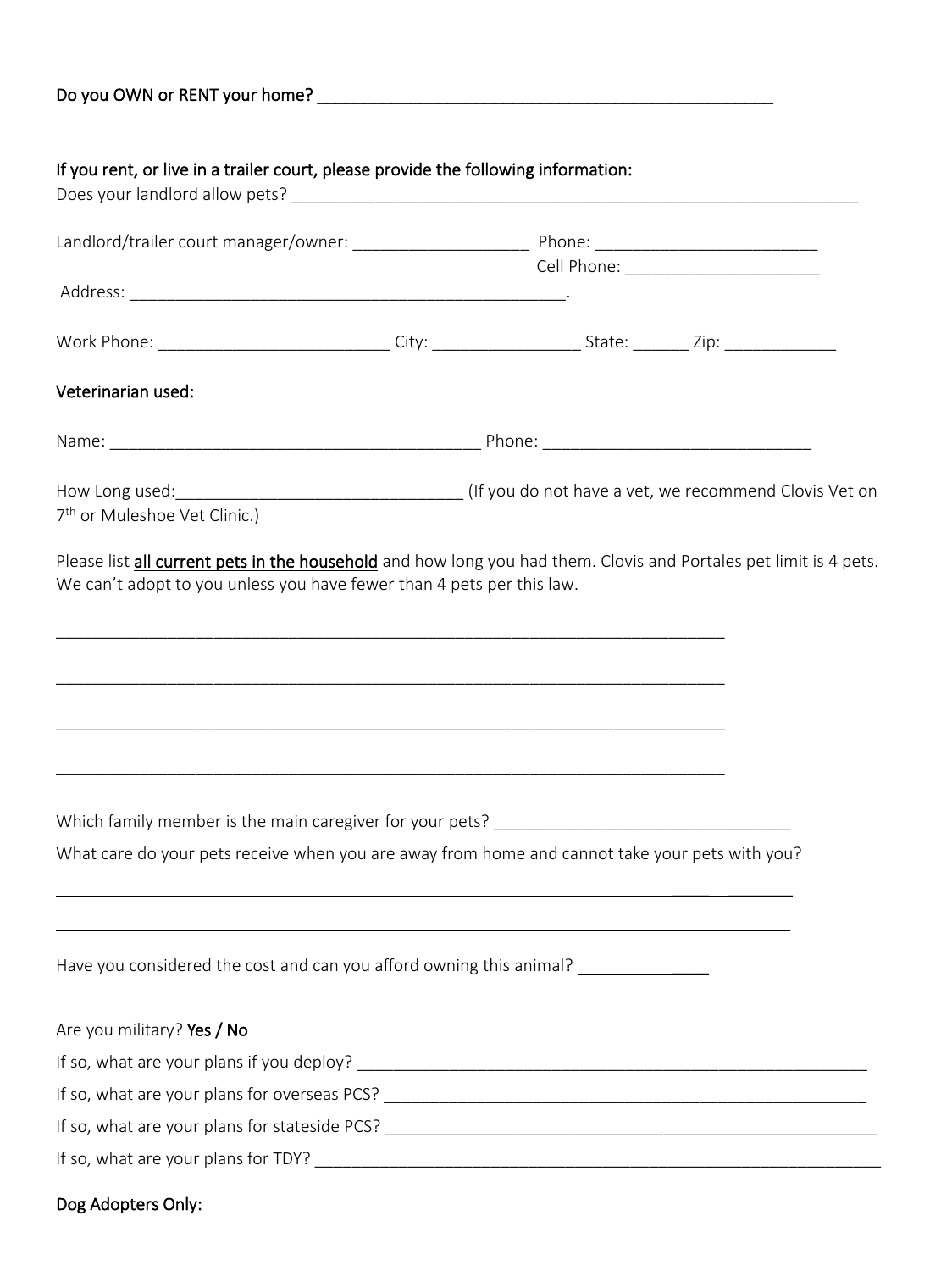Do you have a fenced yard? Yes / No If no, will one be provided? Yes / No If yes, how soon Do you have a sheltered doghouse? Yes / No Do you have a kennel area? Yes / No How tall is your fence? Will the dog be kept indoors? Yes / No

If this is a puppy, is your vehicle large enough to transport this dog to the vet when it is full grown? Yes / No If no, do you have access to a vehicle that will be large enough to transport this animal? Yes / No To the best of your knowledge has your yard ever been contaminated with the Parvo virus? Yes / No Do you plan to walk this dog on a leash? Yes / No Is someone home all day? Yes / No What freedom will you give this dog?

 $\mathcal{L}_\text{max}$  and  $\mathcal{L}_\text{max}$  and  $\mathcal{L}_\text{max}$  and  $\mathcal{L}_\text{max}$  and  $\mathcal{L}_\text{max}$  and  $\mathcal{L}_\text{max}$ 

Will this dog be tied outside? Yes / No

If yes explain:

Will you take the dog for regular check-ups and keep all vaccinations current? Yes / No

What form of identification do you plan to keep on the pet? (Example: microchip, name tag or Rabies tag):

Are you aware that the pet you want to adopt may or may not be house trained and depending on the age of the pet and it may take some time and additional training to house train? Yes / No

 $\mathcal{L} = \{ \mathcal{L} = \{ \mathcal{L} = \mathcal{L} \} \cup \{ \mathcal{L} = \{ \mathcal{L} = \mathcal{L} \} \cup \{ \mathcal{L} = \{ \mathcal{L} = \mathcal{L} = \mathcal{L} \} \cup \{ \mathcal{L} = \{ \mathcal{L} = \mathcal{L} = \mathcal{L} = \mathcal{L} = \mathcal{L} \} \cup \{ \mathcal{L} = \{ \mathcal{L} = \mathcal{L} = \mathcal{L} = \mathcal{L} = \mathcal{L} = \mathcal{L} \} \cup \{ \mathcal{L} = \{ \mathcal{L}$ 

\_\_\_\_\_\_\_\_\_\_\_\_\_\_\_\_\_\_\_\_\_\_\_\_\_\_

 $\overline{\phantom{a}}$ 

Are you familiar with crate training? How do you feel about it?

Are you aware that any dog will shed all year and depending on age, may chew on things and dig?

How do you plan to deal with this? **Example 20** Figures 1.1 Au to 2.1 Au to 2.1 Au to 2.1 Au to 2.1 Au to 2.1 Au to 2.1 Au to 2.1 Au to 2.1 Au to 2.1 Au to 2.1 Au to 2.1 Au to 2.1 Au to 2.1 Au to 2.1 Au to 2.1 Au to 2.1 Au

#### *How long do you feel a dog should be given for an adjustment period in a new home?* \_\_\_\_

Is your family willing to work with a new dog on any issues that he/she may have? \_\_\_\_\_\_\_\_\_\_\_\_\_\_\_\_\_\_

Will you agree to have a Cindy's Hope for Precious Paws representative make a pre-placement home visit?

#### Yes / No

List any additional concerns or questions you may have about the pet you wish to adopt.\_\_\_\_\_\_\_\_\_\_\_\_\_\_\_\_\_\_\_\_\_\_\_\_\_\_\_\_\_\_\_\_\_\_\_\_\_\_\_\_\_\_\_\_\_\_\_\_\_\_\_\_\_\_\_\_\_\_\_\_\_\_\_\_\_\_\_\_\_\_\_\_\_\_\_\_\_\_\_\_\_\_

#### Puppy Adoptions:

Have you ever had a puppy die of unknown causes? Have you ever had Parvovirus at your home that you know about?

Please explain if you answered yes to the 2 questions above.

*I certify that all statements made by me on this adoption application are true and correct. I expressly consent to allow Cindy's Hope for Precious Paws to verify all information in this application. I acknowledge falsification of* 

\_\_\_\_\_\_\_\_\_\_\_\_\_\_\_\_\_\_\_\_\_\_\_\_\_\_\_\_\_\_\_\_\_\_\_\_\_\_\_\_\_\_\_\_\_\_\_\_\_\_\_\_\_\_\_\_\_\_\_\_\_\_\_\_\_\_\_\_\_\_\_\_\_\_\_\_\_\_\_\_\_\_\_\_\_\_\_\_\_\_

\_\_\_\_\_\_\_\_\_\_\_\_\_\_\_\_\_\_\_\_\_\_\_\_\_\_\_\_\_\_\_\_\_\_\_\_\_\_\_\_\_\_\_\_\_\_\_\_\_\_\_\_\_\_\_\_\_\_\_\_\_\_\_\_\_\_\_\_\_\_\_\_\_\_\_\_\_\_\_\_\_\_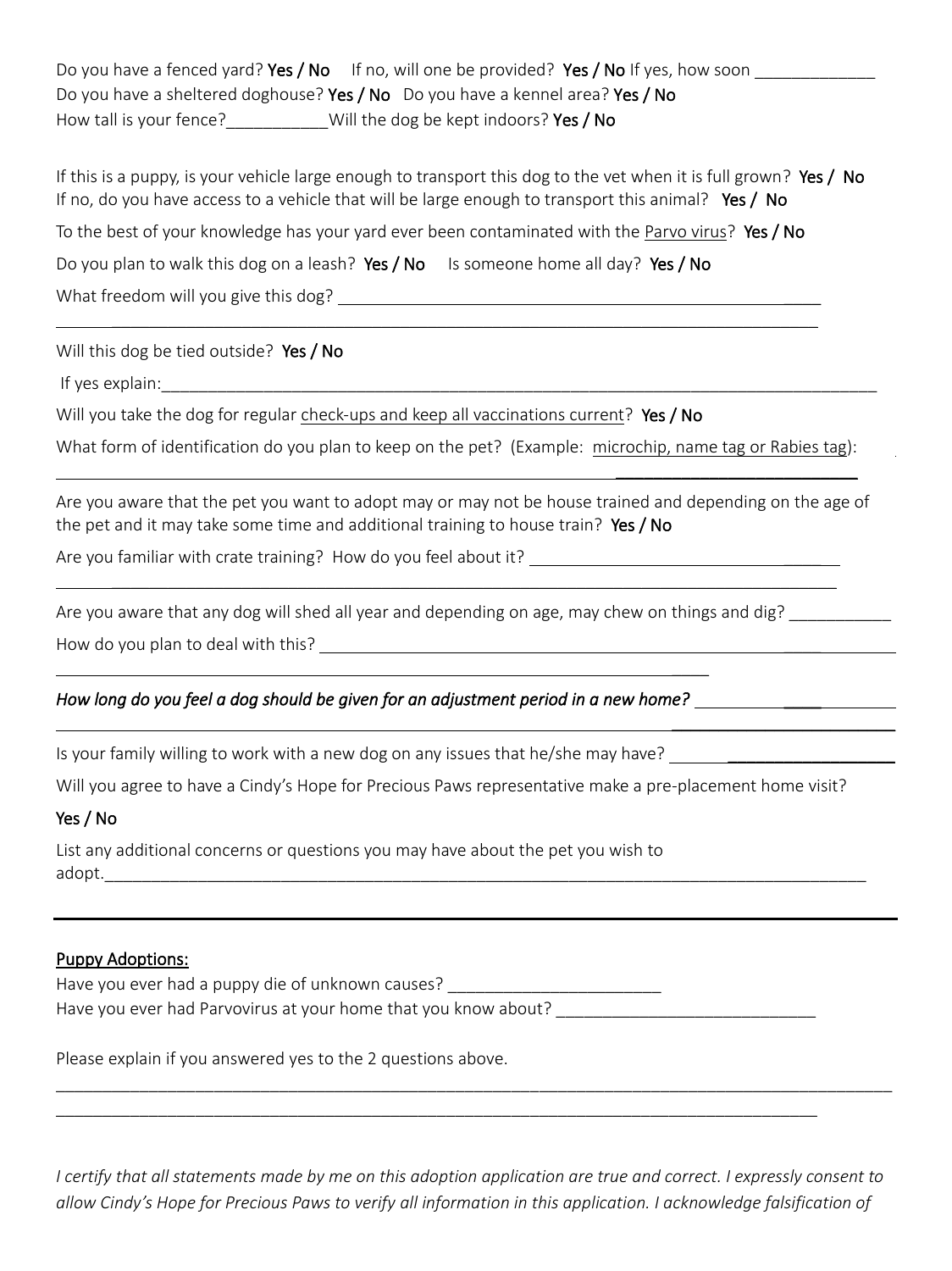*any information on this application can result in a denied adoption of an animal or confiscation of an adopted animal. By signing this document, I agree to return the animal to Cindy's Hope for Precious Paws should I deem this adoption unsuitable. I understand and agree to pay all expenses, including court costs and attorney fees, necessary to enforce this contract. In addition, by signing, I agree to return the animal to Cindy's Hope for Precious Paws if my ability to adhere to the requirements herein change.* 

### *If I move or change my phone number at any time, I will update the microchip info.*

Signature of Applicant

Date Signed and the state of the state of the state of the state of the state of the state of the state of the state of the state of the state of the state of the state of the state of the state of the state of the state o

ATTENTION: Completion of this agreement does NOT guarantee that you will be approved for the adoption of this pet. Cindy's Hope for Precious Paws is dedicated to placing our furry friends in the best homes possible. Therefore, we may decide to take more than one application on any of my / our animals and will contact references that you have provided to ensure that we make the best decision for both the potential adopting individual/family and pet. We appreciate your patience while we make our decision. After all this decision will be one that will last for the lifetime of your pet!

\*\*Health Guarantee: We guarantee the health of our animals for **15 days**. If at any time in those 15 days there is an issue with your pet's health we will take the pet back and return your adoption fee. If you choose not to return your pet, you must seek medical care at your expense. **Please note that a HEALTH related issue is the only reason we will return a fee.** We will not reimburse for any vet visits.  $\bullet$  **\*\*Please initial here** 

PLEASE READ THE FOLLOWING DISCLAIMER CARFULLY BEFORE SUBMITTING YOUR APPLICATION Because of the nature of our work and the extreme circumstances many of our animals find themselves in, we take every precaution to ensure our animals are in a home where they will thrive and receive adequate care. Cindy's Hope for Precious Paws reserves the right to deny any application we deem unsuitable. By signing this application you are also agreeing that should there be ANY reason you would have to surrender your animal, you MUST physically surrender the animal to Cindy's Hope for Precious Paws or one of our representatives immediately. You further agree that you will not sell, destroy, give away, or otherwise dispose of the rescued animal[s] adopted from our rescue.  $*$   $*$  Please initial here

### Contact info Cindy 575-714-4458 or Wendy 575-218-2460

Although we have tried our best to make you aware of the animal's temperament and history we also do not truly know where the animal came from and we can make no guarantees about the animal. Therefore, our organization will not be held liable in any way for any accident, damage, or injury resulting from the placement of this animal[s] in your household and you specifically waive any such claim or claims against us by signing this agreement.